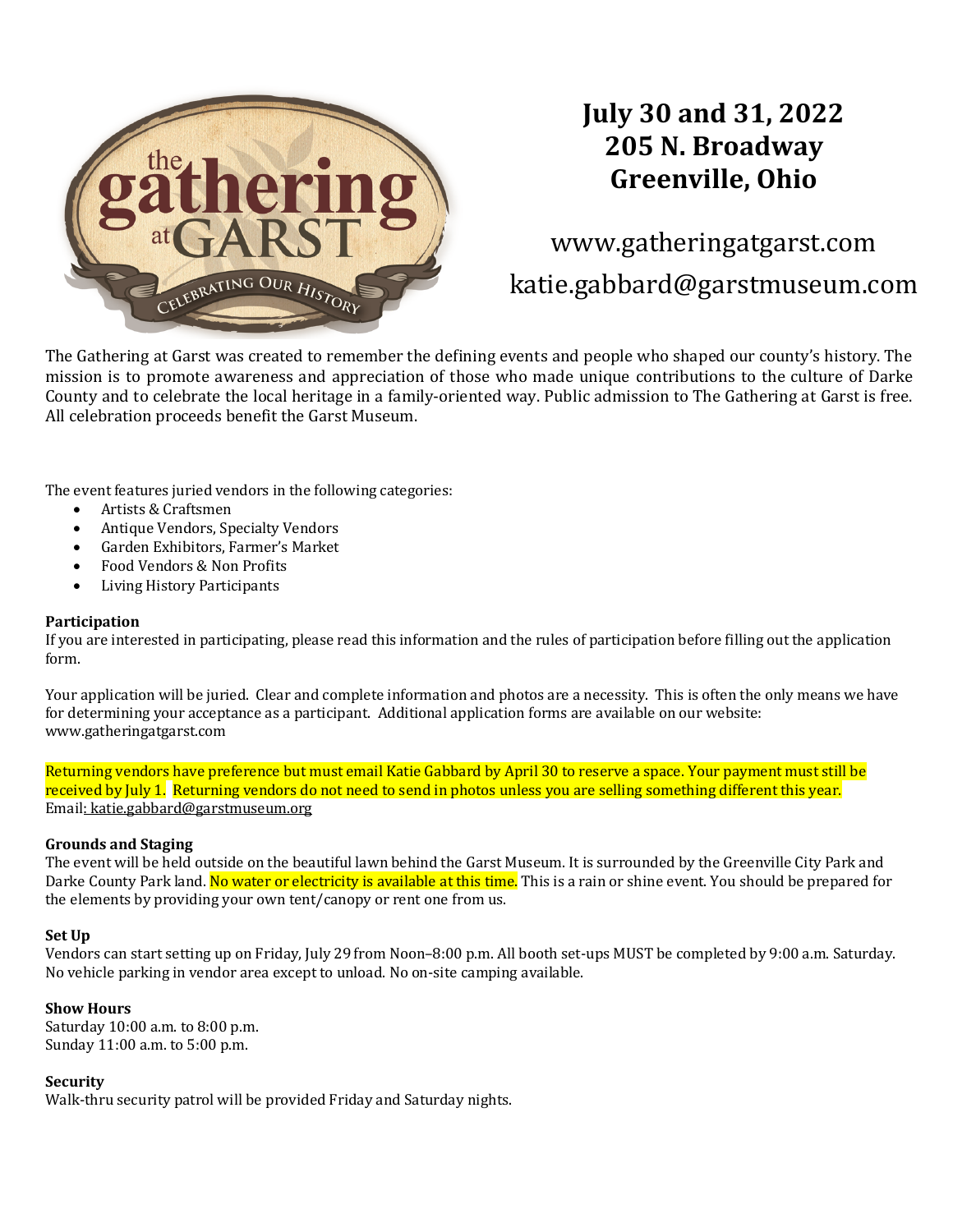|  | For Office Use |  |
|--|----------------|--|
|--|----------------|--|

| <b>Please email your intention to</b> |
|---------------------------------------|
| participate by April 30, 2022         |
| to:                                   |
| <b>Debbie Ray</b>                     |
| dlray80@gmail.com                     |
| <b>APPLICATION DEADLINE</b>           |
| <b>July 1, 2022</b>                   |

**\$25 late fee after July 1**

| Booth Size: __________________       |
|--------------------------------------|
|                                      |
| Ck. No. ________Date Rec. ________   |
|                                      |
| Insurance Received: ___________      |
| Contract Signed: _______________     |
| Confirmed: ________ Pkt. Sent: _____ |
|                                      |

# **2022 Gathering at Garst Food Vendor Application**

**Garst Museum - 205 N. Broadway - Greenville, Ohio**

**July 30 and 31, 2022**

| Name:                       |        |
|-----------------------------|--------|
| <b>Business Name/Trade:</b> |        |
| Address                     |        |
| City, State, Zip            |        |
| Telephone/Cell #            | email: |

**Who is eligible to apply?** Non-profit organizations and year-round and/or seasonal operations. Applicants must have all necessary licenses and insurance. The non-profit president or business owner takes full legal responsibility for participation and is the party for whom all transactions will be conducted.

**How are vendors selected?** Vendors are given preference based on the following criteria:

- Have unique items not the usual fair/festival food.
- Have attractive serving areas; tents are preferable to trailers.
- Have reasonable pricing.
- **All decisions of the committee will be final.**

**Insurance Requirements:** All vendors must submit a Certificate of Insurance naming the Darke County Historical Society as an additional insured. (The Certificate of Insurance is a simple form that can be obtained from your insurance agent.)

#### **Food Vendor Requirements:**

- Food Vendors must be in compliance with regulations set forth by the Darke County Board of Health. Call 937-548-4196 or visit their website at: http://www.darkecountyhealth.org Click on Environmental Services to find information about permits. Failure to comply could result in closure of the food area. A copy of your application will be sent to them as per their request.
- Cooking in or under a tent requires the tent to be fire retardant and have a special tag sewn into the tent identifying as such.
- No grey water or grease is to be dumped on city property, festival grounds or into streams.